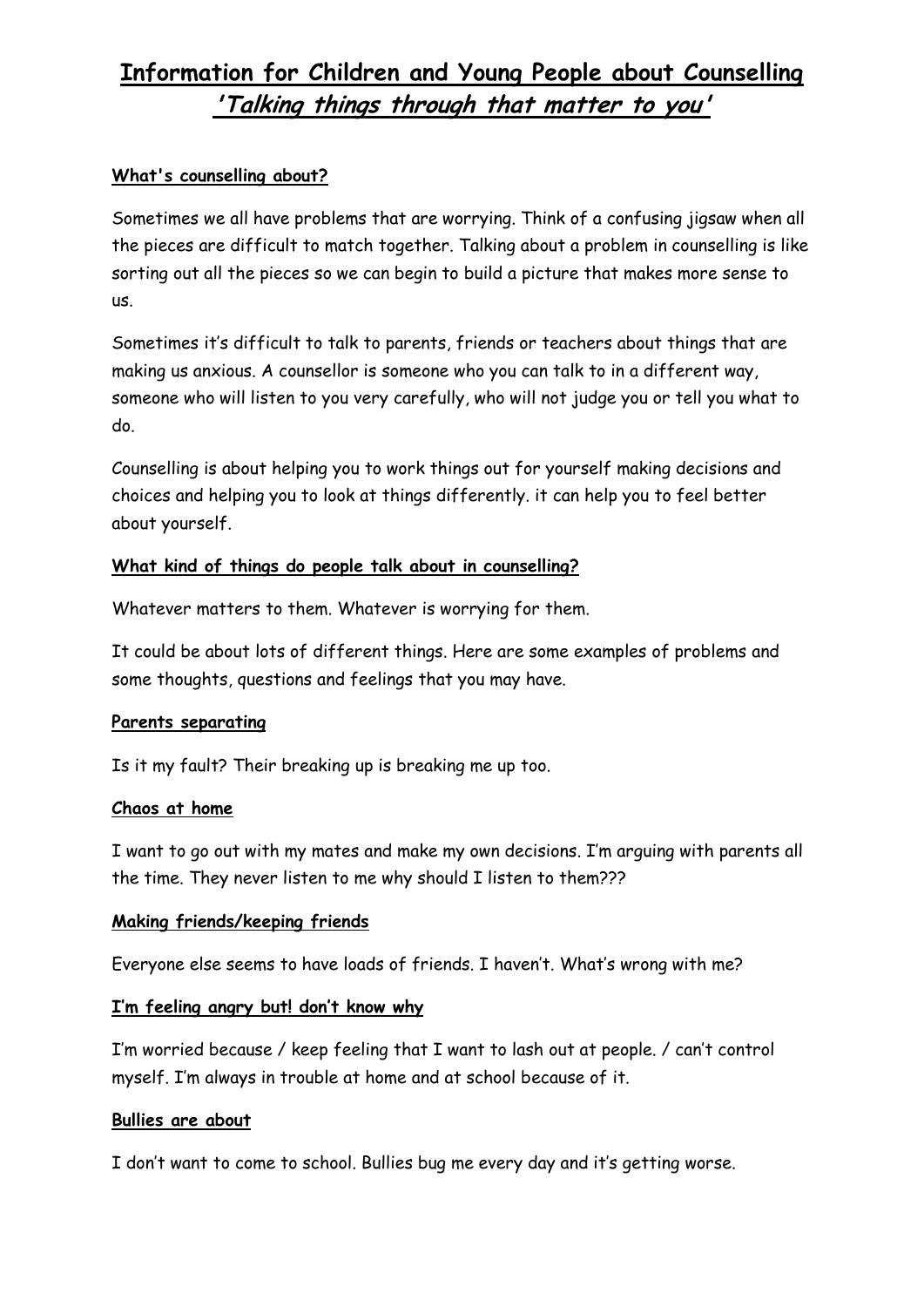# **Information for Children and Young People about Counselling 'Talking things through that matter to you'**

#### **A tough time at school.**

The work is piling up. I'm getting more and more behind. I can't seem to get on with it. The longer that this goes on the worse I feel.

#### **Death of someone special.**

I miss this person so much. I'll never get through this. It'll be like this forever.

Nobody understands how bad I'm feeling.

#### **Feelings about myself**

Sometimes I don't understand how I feel or why / feel like I do.

Remember, your problem may be completely different .The counsellor is there to listen to whatever is worrying you.

#### **How will I know if Counselling is right for me?**

You can meet the counsellor for one or more sessions to find out for yourself. You can ask questions, see how you feel.

The counsellor will talk to you about where and when to come and how long it can last.

Counselling is voluntary. You have the choice to come or not. Whatever you decide will be OK.

# **My problems and worries are private. Will other people know what I have talked about?**

No. What you talk about is confidential. That means it's between you and the counsellor. It's your time and your space to be with someone who is there for you and nobody else.

If you are at risk of harm the counsellor may need to talk to someone else to help keep you safe but would talk with you about this first.

#### **Will anything be written about me?**

Keeping information about people safe and confidential is very important to the counsellor.

The counsellor will make some notes about what has been talked about in the session. These are kept safely by the counselling service.